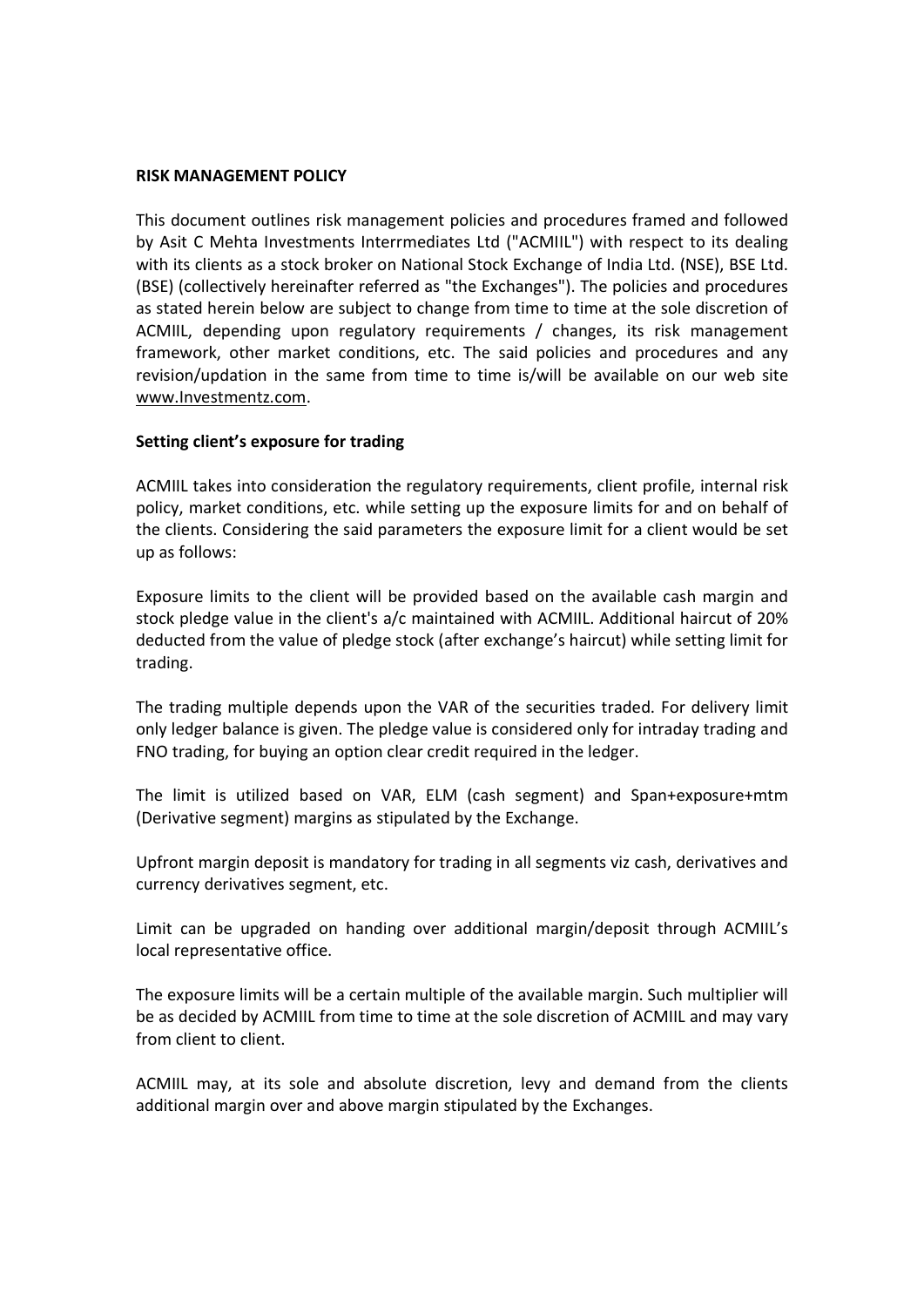In case of F&O/Derivatives Segment or Currency Derivatives Segment, notwithstanding the fact that ACMIIL may prescribe higher margin requirement, if the margin available in the client's account is sufficient to meet minimum margin requirement prescribed by the Exchanges for collecting from the client, then ACMIIL, at its sole and absolute discretion, may allow the client to take further exposure and / or continue with the existing position of the client as per such exchange prescribed margin. The client cannot raise any concern/dispute for the same.

In case of F&O Segment, if the combined MWPL utilization at the end of day across Exchanges exceeds 70%, the Exchanges may levy higher exposure margin, which shall be applicable from next trading day till the open interest in the security reduces to below 70% of MWPL. Any such margin, if levied by the Exchanges, may be collected by ACMIIL from the clients at its sole and absolute discretion.

In case of securities in GSM category (where the buyer shall be required to provide Additional Surveillance Deposit (ASD) of 50% of trade value for GSM stage II and 100% of trade value for GSM stage III, IV and 200% of trade value for GSM stage V & VI) and ASM category, any ASD or additional margin, if levied by the Exchanges, the same may be collected by ACMIIL from the clients.

Any Additional Surveillance Margin if levied by the Exchanges may be collected by ACMIIL from the clients at its sole and absolute discretion.

Further, while determining the exposure limit, the funds and/or securities available in one segment/ exchange may be taken in to consideration for determining exposure limits for another segment / Exchange.

The choice of the securities to be considered as margin shall be determined by ACMIIL at its sole discretion from time to time and the client shall abide by the same.

While determining the exposure limit, margin in the form of securities will be valued as per the latest available closing price on NSE or BSE after applying appropriate haircut as may be decided by ACMIIL.

Ratio of shares to funds is based on cash margin available in ledger and it may revise the on time to time based on the regulatory requirements and internal risk policies.

Margin is maintained separately for shares and funds. Special instructions are required to be given to ACMIIL to release the shares from the client collateral account.

No further exposure shall be granted to the clients when debit balances arise out of client's failure to pay the required amount and such debit balances continues beyond the fifth day.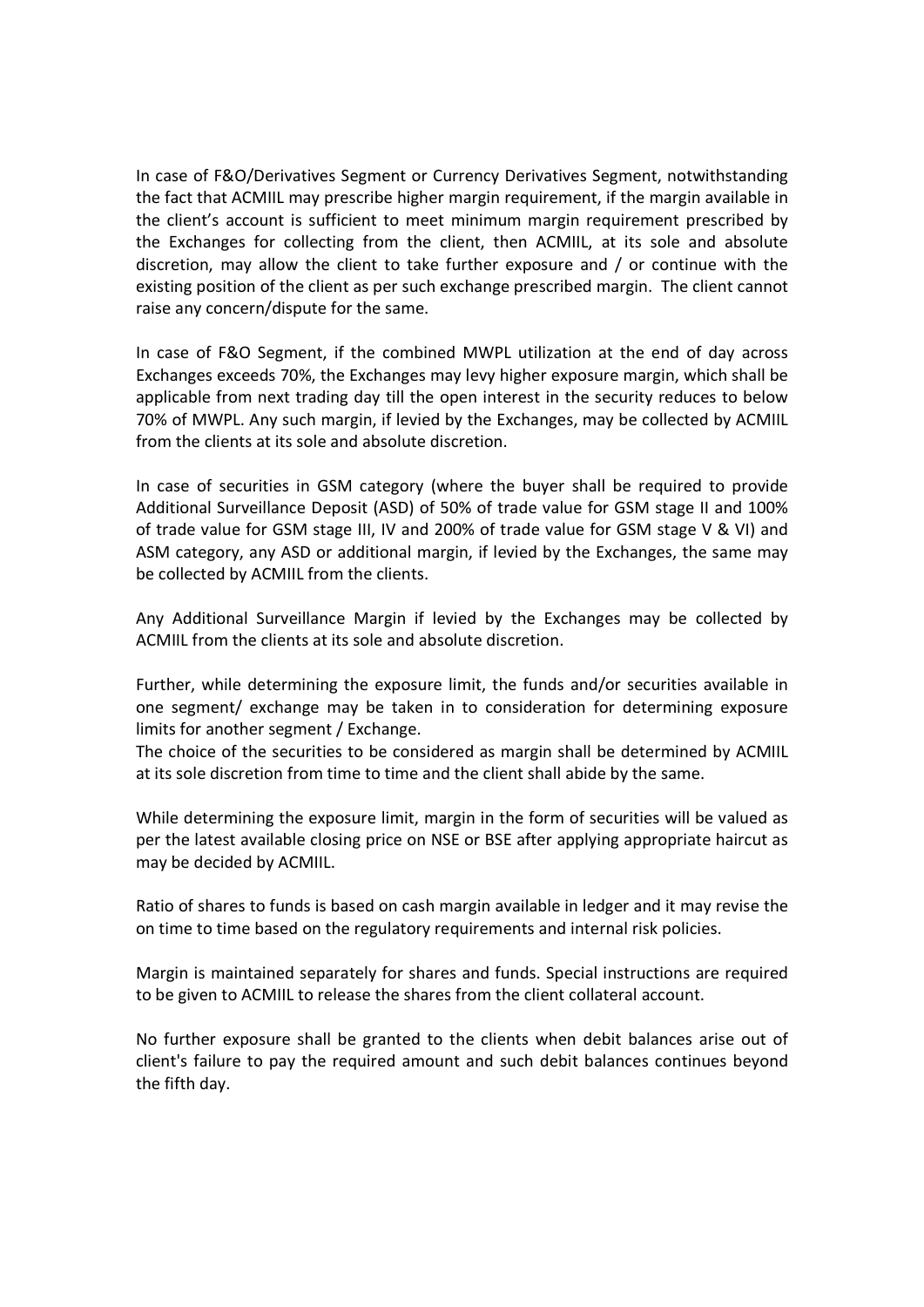ACMIIL may from time to time depending on market conditions, profile and history of the client, type and nature of scrip, etc., at its sole discretion at any time and without any notice charge/change the rate of haircut applicable on the securities given as margin, multiplier for determining exposure limit and take such steps as ACMIIL may deem appropriate.

## Refusal of orders for Penny Stocks and/or Illiquid Stocks/Contracts/Options

In view of the risks associated in dealing with Penny Stocks and/or Illiquid Stocks/Contracts/options, ACMIIL would generally advice its clients to desist from trading in them. Further, SEBI, Exchanges or ACMIIL may issue circulars or guidelines necessitating exercising additional due diligence by the clients, for dealing in such securities. A security may be treated as Penny Stocks/ Illiquid Stock /Contracts/Options if it falls in any one of the following category as mentioned herein below:

•Securities appearing in the list of illiquid securities issued by the Exchanges periodically.

•Securities identified under Graded Surveillance Measure (GSM) and Additional Surveillance Measure (ASM).

• Illiquid options/far month options/ long dated options.

• Securities having market capitalization less than Rs.25 crore

•Any other securities/ contracts/options as may be decided by ACMIIL, which may be considered by ACMIIL in its sole discretion as volatile or subject to market manipulation or have concentration risk at client level or at the security level or for any other reason

Trading in such securities will be allowed to the client at the sole and absolute discretion of ACMIIL. Such securities may be blocked in normal trading system and any dealing in such securities will be allowed only on the approval of the Risk team of ACMIIL as it may deem fit. ACMIIL may restrict the quantity of such securities if the client is allowed to buy/sell. ACMIIL may further insist up to 100% advance pay-in of funds/securities before allowing trades in such securities. In case of Securities identified under GSM and ASM, Additional Surveillance Deposit (ASD) collected by the Exchanges shall be collected from the client and the same shall be only in form of cash and to be retained till released by the Exchanges. This ASD shall not be refunded or adjusted even if securities purchased is sold off at the later stage within a quarter and also shall not be considered for giving further exposure.

Under no circumstances, ACMIIL shall be responsible for non-execution/delay in execution of such orders pursuant to delay in taking any decision to allow or not to allow trading in any such Penny Stocks/ Illiquid Stock /Contracts/Options, and consequential opportunity loss or financial loss to the client.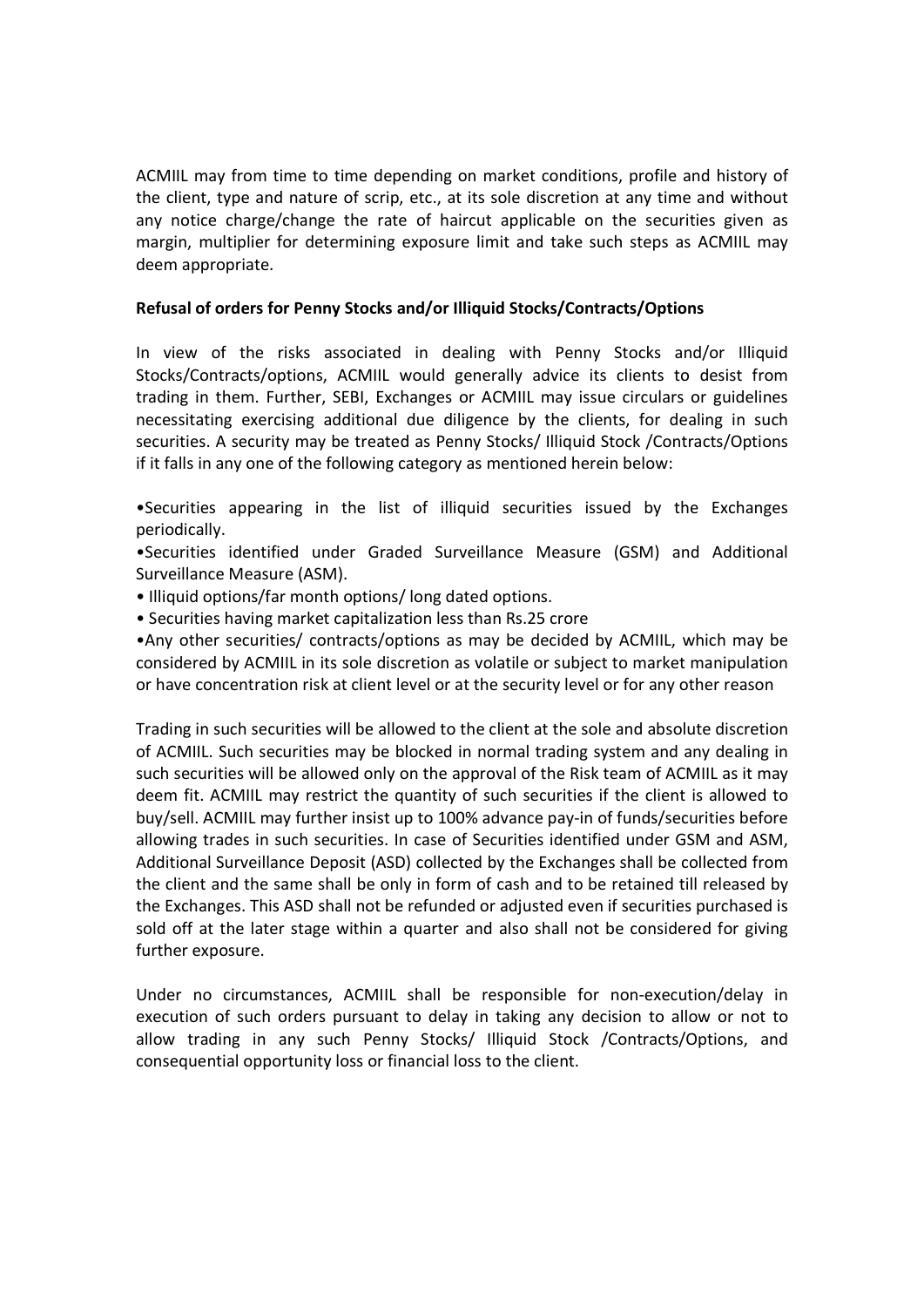The above list of criteria is an indicative list. ACMIIL may at its sole and absolute discretion define from time to time other category/criteria to treat a security as Penny Stocks/Illiquid Stock/Contracts/Options.

## Imposition of penalty & /Interest on delayed payment-

### Imposition of Penalties

The Exchanges/Clearing Corporation/SEBI levies penalties on the broker for irregularities observed by them during the course of business. ACMIIL shall recover such imposed penalties/levies, if any, by the Exchange / regulators, from the client which arise on account of dealings by such client. Few of the examples of violations for which penalties may be levied are as follows:

- Shortage of securities sold and auction of such short securities;
- Non adherence to client level exposure limits and market-wide position limit;
- Short margin reporting in Cash, F&O and Currency Derivatives Segment??;

•Any other reasons which may be specified by the Exchanges/Clearing Corporation/SEBI from time to time. Such recovery would be by way of debit in the ledger of the client and amounts would be adjusted against the dues owed by ACMIIL, if any to the clients. In case there is no amount owed by ACMIIL to the client, the client shall undertake to pay such amount to ACMIIL without any protest immediately on demand/posted in the ledger.

### Interest on Delayed payment

While dealing with ACMIIL it is a responsibility of the client to ensure that the required margins (including but not limited to initial margin, exposure margin, extreme loss margin, buy premium, mark to market and/or other margins), any outstanding settlement obligations and/or any other dues payable to ACMIIL are paid within the time period stipulated by the Exchanges or ACMIIL, whichever is earlier. In the event if the client delays/ defaults in meeting its above said obligations towards ACMIIL and have any debit balance in ledger beyond the stipulated time period, ACMIIL shall have absolute discretion to charge and recover from the client's account, interest on delayed payment at the rate of 18% per annum or at such other rate /interval as may be determined by ACMIIL from time to time for the delayed period. If there is any increase in rate of interest on delayed payment, the same will be done after giving notice of 15 days to the client. Interest will be calculated considering balance lying across all exchange and segment on any given day. The client cannot demand continuation of service on a permanent basis citing levy of interest on delayed payment. The client will not be entitled to any interest on the credit balance/surplus margin available/kept with ACMIIL.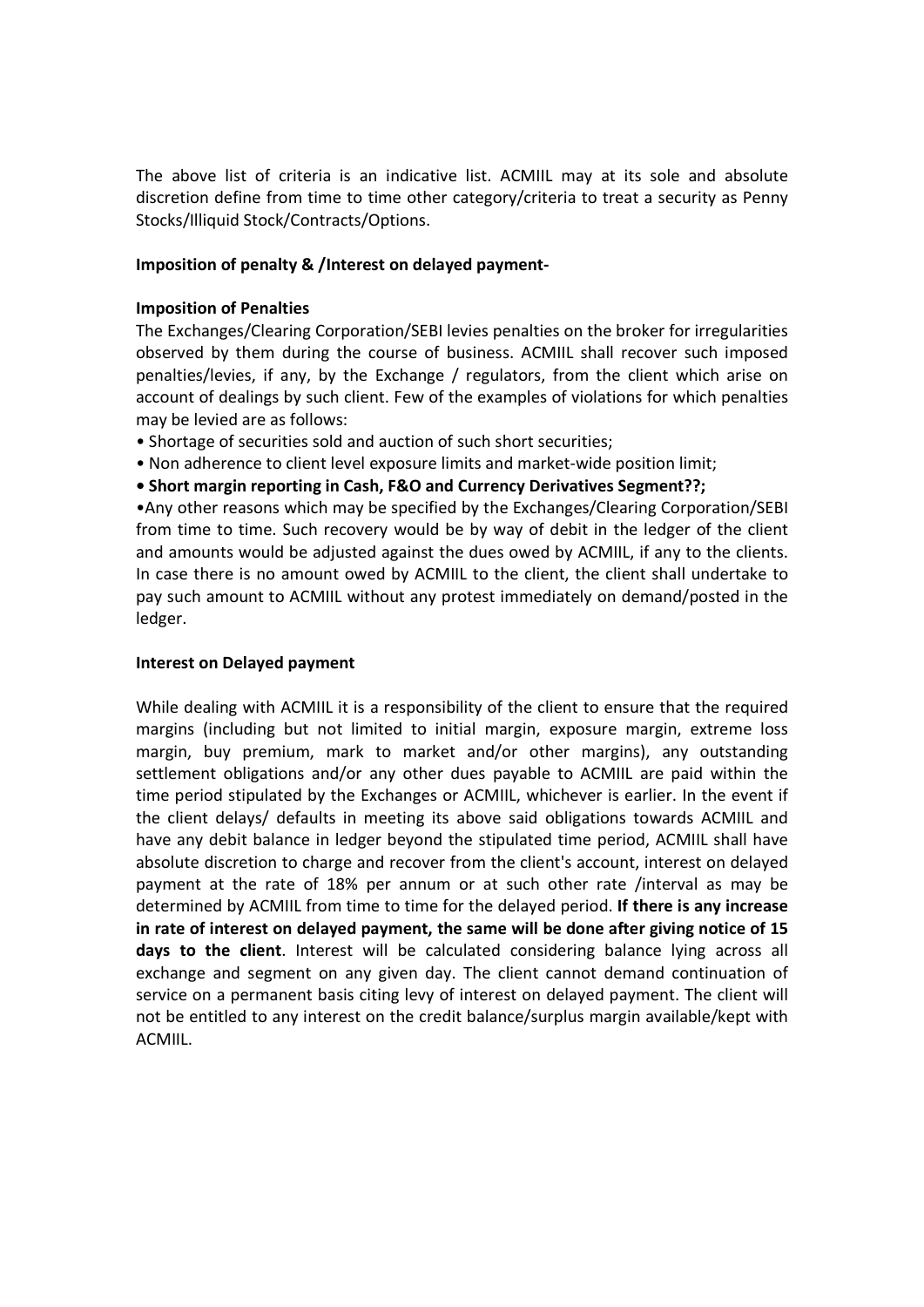# The right to selI clients' securities or close clients' positions, without giving notice to the client, on account of non-payment of client's dues.

The client required to keep adequate margin/fund as specified by ACMIIL, failing which ACMIIL may not grant exposure or may liquidate any of the clients' open/outstanding position or sell clients' securities, without giving notice to the client, for which ACMIIL shall not be held responsible.

It shall be the client's responsibility to ascertain in advance the margin requirement for his/her/its order/trades/deals and to ensure that the required margin/fund is made available to ACMIIL.

ACMIIL sent various reports and messages on client's registered email id/mobile number related to trading activities and daily reports like trade confirmation, ledger balance, margin shortages, daily margin statement, contract note, etc. on regular basis.

The fund will have to be paid within the time frame stipulated by the Exchanges or ACMIIL, generally in case of fresh positions upfront, in case of mark to market and/or any other additional margins before the commencement of trading on next trading day and in case where the Exchanges levy and/or increase any margin required during the day, immediately upon levy and/or increase in any such margin.

The Client shall fulfill all his/her/its settlement obligations and/or other liabilities including but not limited to DP charges to ACMIIL within the time frame stipulated by the ACMIIL or the Exchanges, whichever is earlier.

Without prejudice to its other rights ACMIIL shall be entitled, in its sole and absolute discretion, to liquidate/close out all or any of the client's open/outstanding position, sell the client's securities available with ACMIIL and/or held in the client's demat account for which power of attorney is granted in favor of ACMIIL at any time to recover its dues without giving any notice to the client in the following circumstances:

If the client fails to pay any margin, settlement obligations and/or other liabilities due to ACMIIL within the stipulated time frame;

In the event that the market value/prices of the client's securities, lying as margin or bought by the client for which payment are not made by the client, for any reason.

If the client fails to provide additional margin within the time period stipulated.

Any and all losses (actual or notional), financial charges, damages on account of such liquidation/sell/closing-out shall be borne by the client only.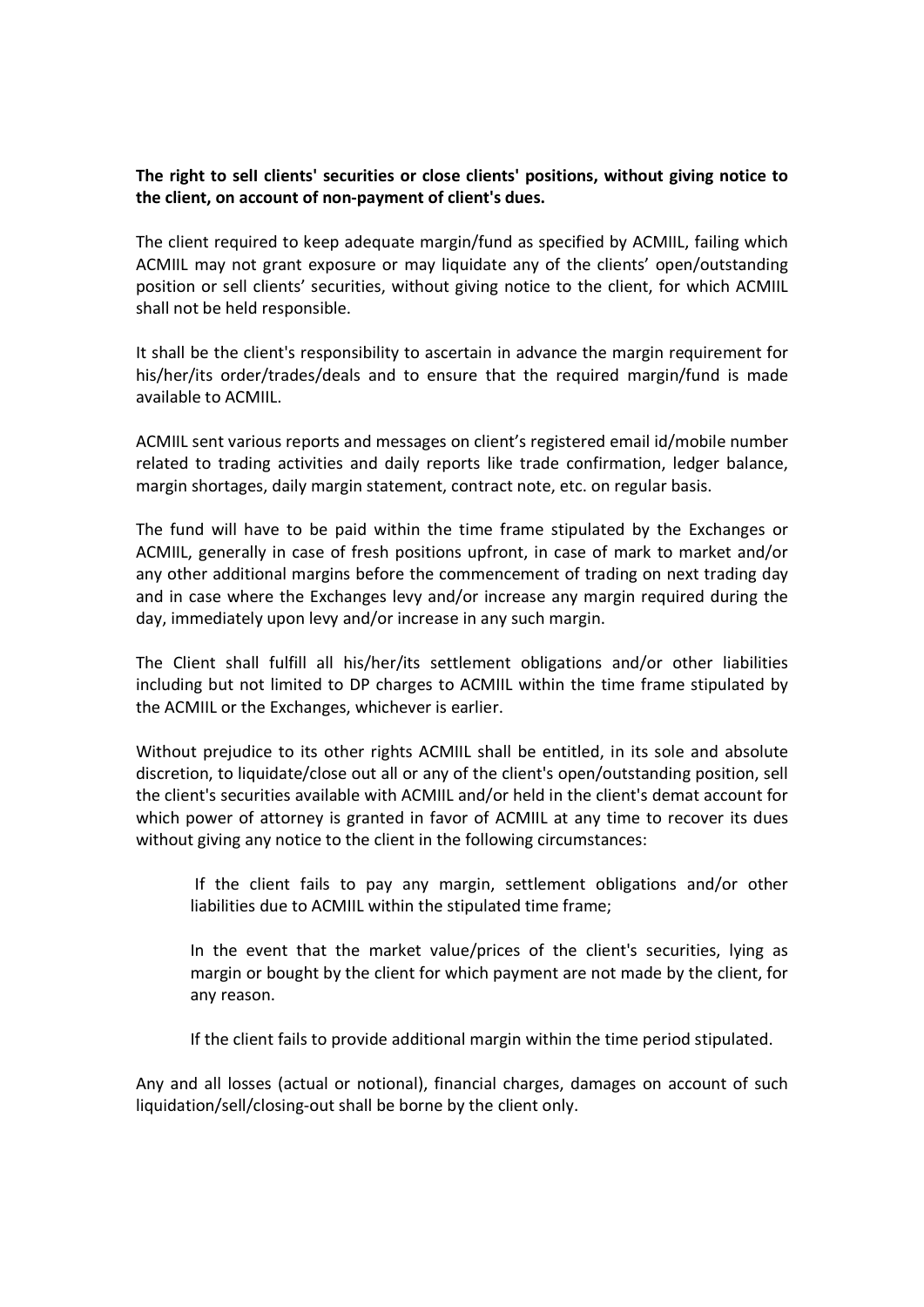# Conditions under which the client may not be allowed to take further position or ACMIIL may close the existing position of the client.

ACMIIL may not allow the client to take further positions or may close/liquidate either a part of or whole of the existing position of the client are as follows-

Failure by the client in providing sufficient/adequate margin(s) and/or insufficient/inadequate free credit balance available in clients' broking account with ACMIIL

If the client fails to deposit the margin/additional margin by the deadline or if an outstanding debt occurs in the Client's brokerage account with ACMIIL beyond the stipulated time period

Settlement obligations are not paid by the client within the time frame allowed by the Exchanges or as per the norms specified by ACMIIL from time to time at its sole and absolute discretion

On a real time basis, if it is observed that there is a sudden fall in the price of the existing open positions of the clients or securities held as collaterals; or due to adverse change in the market scenario for any reason

Trades which apparently in the sole and absolute discretion of ACMIIL seems to be Synchronized trades/Circular trading/Artificial trading/manipulative in nature, etc.

Securities/F&O contracts banned by the regulatory authorities

Any regulatory action including, but not limited to, ban initiated/taken/imposed on the client by the regulatory authorities

Where name of the client apparently resembles with the name appearing in the list of debarred entities published by SEBI/Exchanges (where the information available for the debarred entity (other than name) is not sufficient enough to establish that the client and such debarred entity are one and the same)

The client fails to furnish financial details on a yearly basis for doing transaction in Derivatives segment (including currency derivatives segment), documents/information as may be called for by ACMIIL from time to time as per regulatory requirement and/or as per its internal policy

In the event of death or insolvency of the client or the client otherwise becoming incapable of receiving and paying for or delivering or transferring securities which the client has ordered to be bought or sold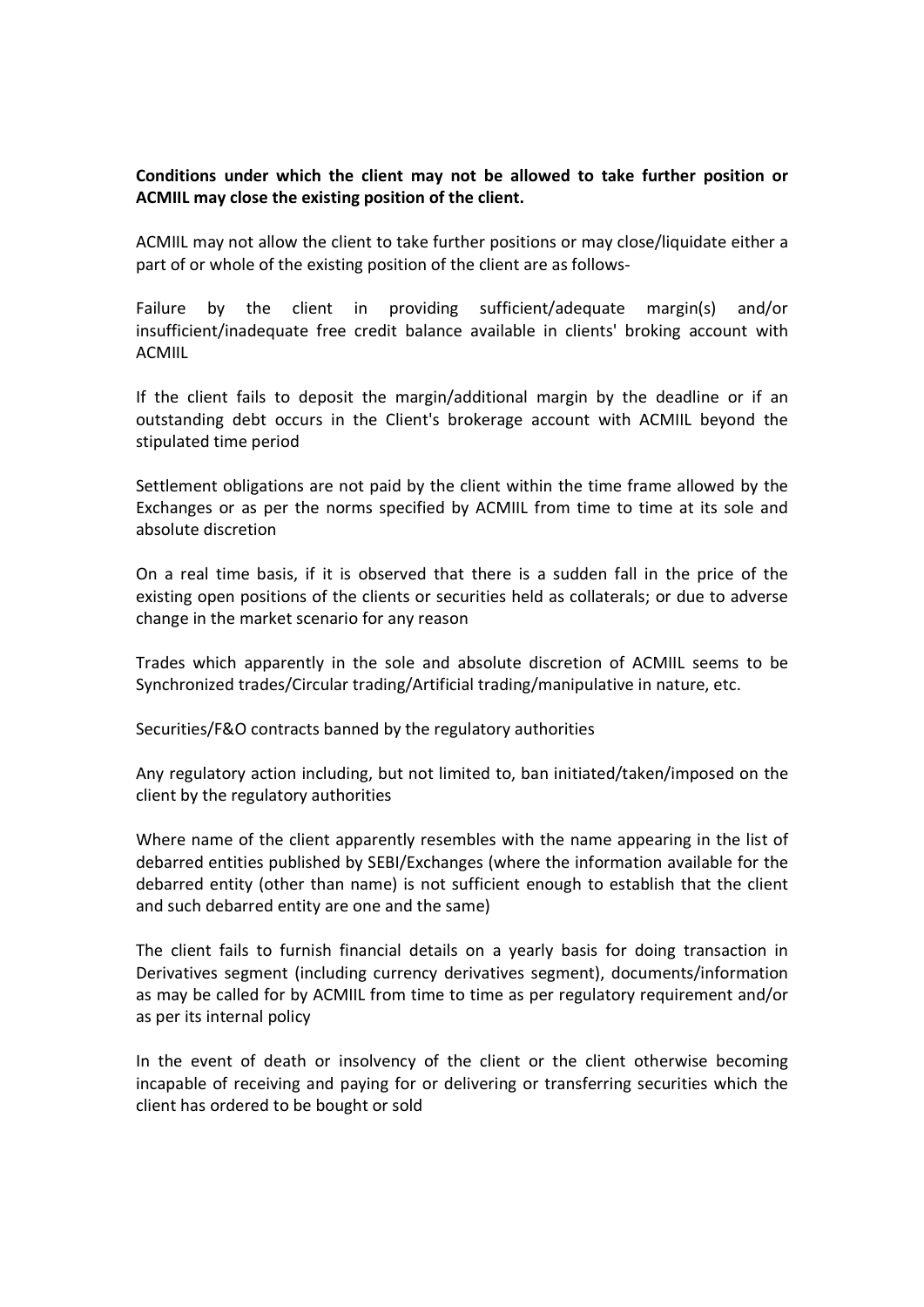Depending on the circumstances (including, but not limited to, due to volatility in the market and/or wide fluctuation in the price of securities), if ACMIIL is of the view that the positions of the clients may be at risk, then ACMIIL may not allow to take further position or may close the existing open/unsettled position (on any segment) without waiting for the pay-in schedule of the Exchanges

If the available margin in the clients' account reduces/falls/erode to 60% or below of the total required margin for FNO segment, then ACMIIL may close the existing open/unsettled position without waiting for the pay-in schedule of the Exchanges.

ACMIIL may take the action under this policy with/without giving any notice or intimation to the client. ACMIIL will not be responsible for any opportunity loss or financial loss to the client in the event any action taken by it under this policy.

## Policy for Inactive clients

Any client who has not traded in any segment of any of the Exchanges for last one year calculated from the beginning of every financial year or such other period as may be decided by ACMIIL at its sole and absolute discretion then such client would be termed as a Dormant/Inactive Client. The broking account of such client shall be deactivated/suspended temporarily by ACMIIL.

If the client wants to reactivate the broking account then a request for reactivating the broking account may be sent in writing/via email (through email id registered with ACMII). Alternatively, at the verbal request of the client, ACMIIL may obtain a confirmation from the client over recorded telephone lines for reactivating the account. A client shall be reactivated on he/she/it furnishing the require documents, if any, at the relevant time. If the client is tagged as a Dormant/Inactive client, then the funds/securities lying with ACMIIL may be refunded/returned to the clients at his/her/its last known bank account/Demat account or send at last known address of the client as per record.

## Temporary suspending or closing client's broking account at client's request

A client who wishes to temporarily suspend or close his/her/its broking account can do so by submitting a written request or by email (through email id registered with ACMIIL) in the form and format as may be prescribed by ACMIIL. The request can be submitted to the servicing branch or Sub-Broker/Authorized Person or the head office of ACMIIL. Prior to submission of such request the client should ensure that all amounts due and payable to ACMIIL are paid. Requests from a client where no dues are outstanding would be processed within 15 working days from the date of receipt of the request. If the client wants to activate the broking account then a request for reactivating the broking account should be sent in writing/via email (through email id registered with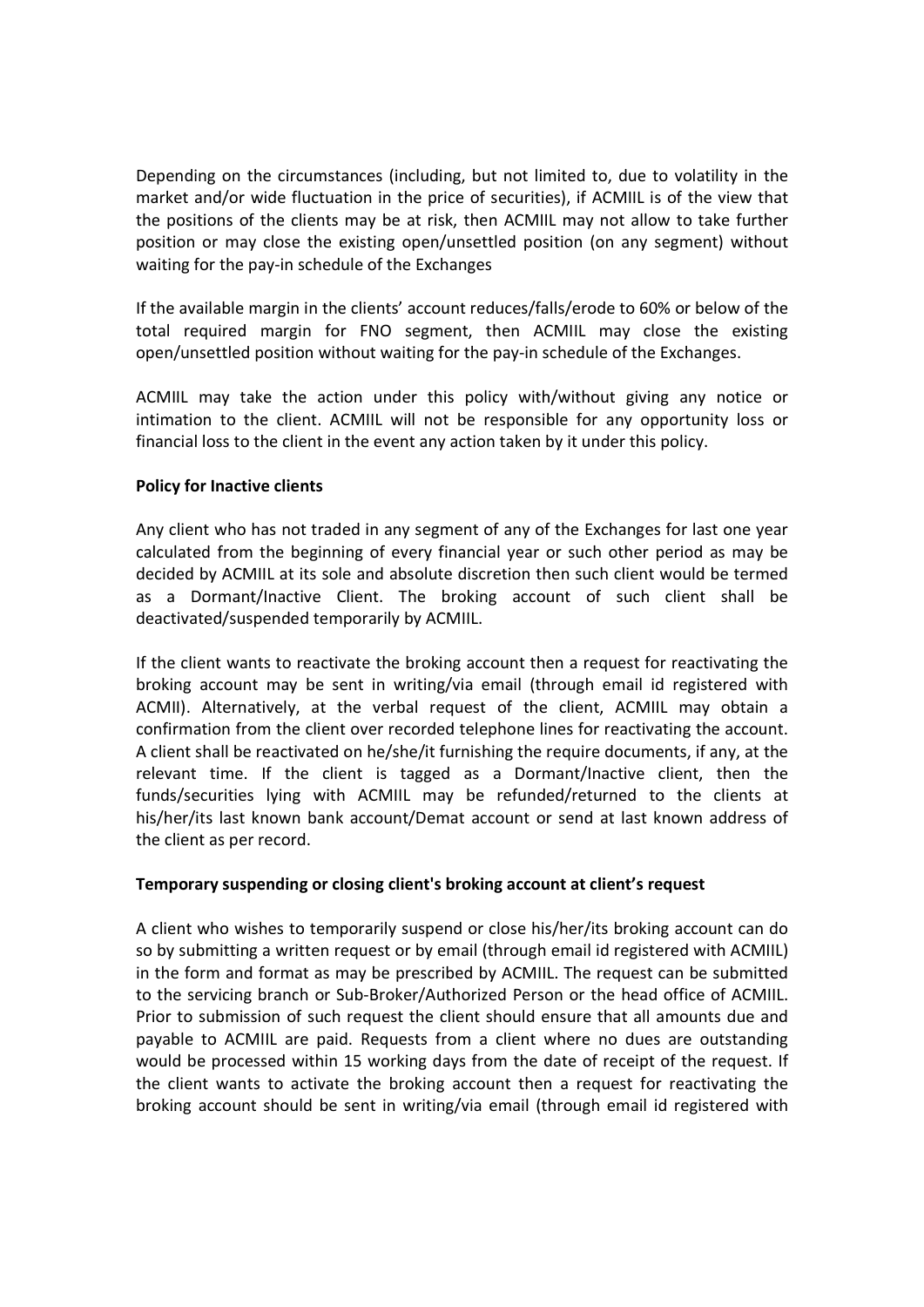ACMIIL) along with such documentary evidence as may be specified by ACMIIL from time to time.

### Deregistering a client

Without prejudice to ACMIIL's rights, ACMIIL may forthwith, at its sole and absolute discretion, de-register the client with/without prior notice/intimation in the following circumstances or any other circumstances which may warrant such action:

Where the client indulges in any irregular trading activities like synchronized trading, price manipulation, trading in illiquid securities/options/contracts, selftrades, trading in securities at prices significantly away from market prices, etc.; Any enquiry/investigation is initiated by the Exchanges/regulators against the client;

Any regulatory action taken/initiated against the client by the Exchanges/regulators including but not limited to debarring the client from accessing the capital market;

Where name of the client apparently resembles with the name appearing in the list of debarred entities published by SEBI/Exchanges (where no information other than name is available);

Name of the client appears in database/websites of CIBIL, Watch Out Investors, World check, RBI defaulter list, or any other regulatory authority/court , adverse arbitration awards etc.;

The client having suspicious background or link with suspicious organization;

Where the client is non-traceable, has pending disputes with ACMIIL, possibility of a default by the client;

Any other circumstances leading to a breach of confidence in the client for reasons like return of undelivered couriers citing reason such as "No such person / Addressee left /Refusal to accept mails, etc.", /continuous email bouncing, frequent cheque bouncing, or not furnishing the financial and other details as may be called for by ACMIIL from time to time, etc.;

Upon receipt of written information about the death of the client;

Such other circumstances which in the sole opinion of ACMIIL warrants deregistering the client.

The client belongs to non FATF compliant country.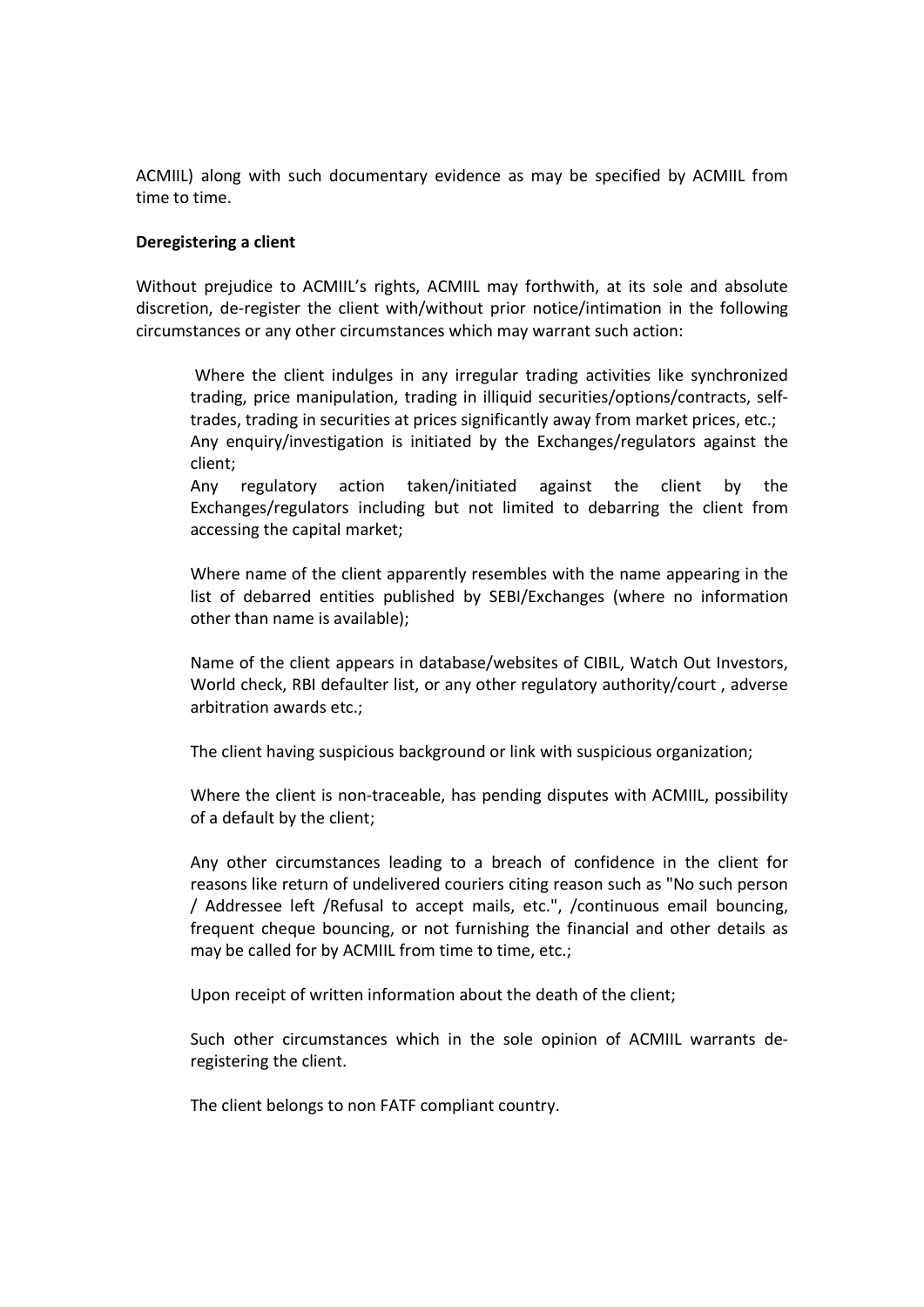The client name appears in the UN sanctions list displayed at https://www.un.org/sc/suborg/en/sanctions/un-sc-consolidated-list

In all such cases, ACMIIL shall have the right to close out the existing open positions/contracts and/or sell/liquidate the margin (in any form) to recover its dues, if any, before de-registering the client. Any action taken by ACMIIL in terms of this policy shall be binding upon the client and shall not be challenged by the client, and ACMIIL shall not be liable to the client for any loss or damage (actual/notional), which may be caused to the client as a result. Also while de-registering the client, ACMIIL may retain certain amount/securities due/belonging to the client for meeting any future losses, liability, penalties, etc. arising out of dealing of the client with ACMIIL. In case if any securities retained by ACMIIL is sold/liquidated to recover any such losses, liability, penalties, etc., ACMIIL shall have the sole authority to decide the mode, manner and the price at which to effect the sale of securities and the client cannot raise any dispute as to the manner, mode and the price at which the securities are sold by ACMIIL.

In any of the above circumstances, if the client is able to give satisfactory explanation either by producing any record, document or otherwise to the full satisfaction of ACMIIL, ACMIIL may reconsider its decision of de-registering the client. However in no circumstances any action taken by ACMIIL till the date of re-registration shall be challenged by the client and ACMIIL shall not be liable to the client for any loss or damage (actual/notional), which may be caused to the client as a result.

## Close-out of securities

If a client fails to give the delivery of the securities sold, which if resulted into Internal Shortage, such client will be debited for the transaction at the rates prescribed. Similarly, if ACMIIL is unable to give the delivery of the securities bought by any client due to the Internal Shortage, such client will receive the credit for the transaction at the rates prescribed.

### Settlement of running account:

- 1. At the time of monthly/quarterly settlement, ACMIIL retains the requisite /funds towards such obligations and also retain the funds expected to be required to meet margin obligations for next 5 trading days, calculated in the manner specified by the exchanges.
- 2. For the purpose of settlement, ACMIIL settles the client account for across segments with in exchange. In respect of Derivative Market transactions, apart from the margin liability as on the date of settlement, the Member may retain additional margin requirement of maximum up to 2.25 times of margin requirement on the day of settlement to take care of any margin obligation arising in next 5 days.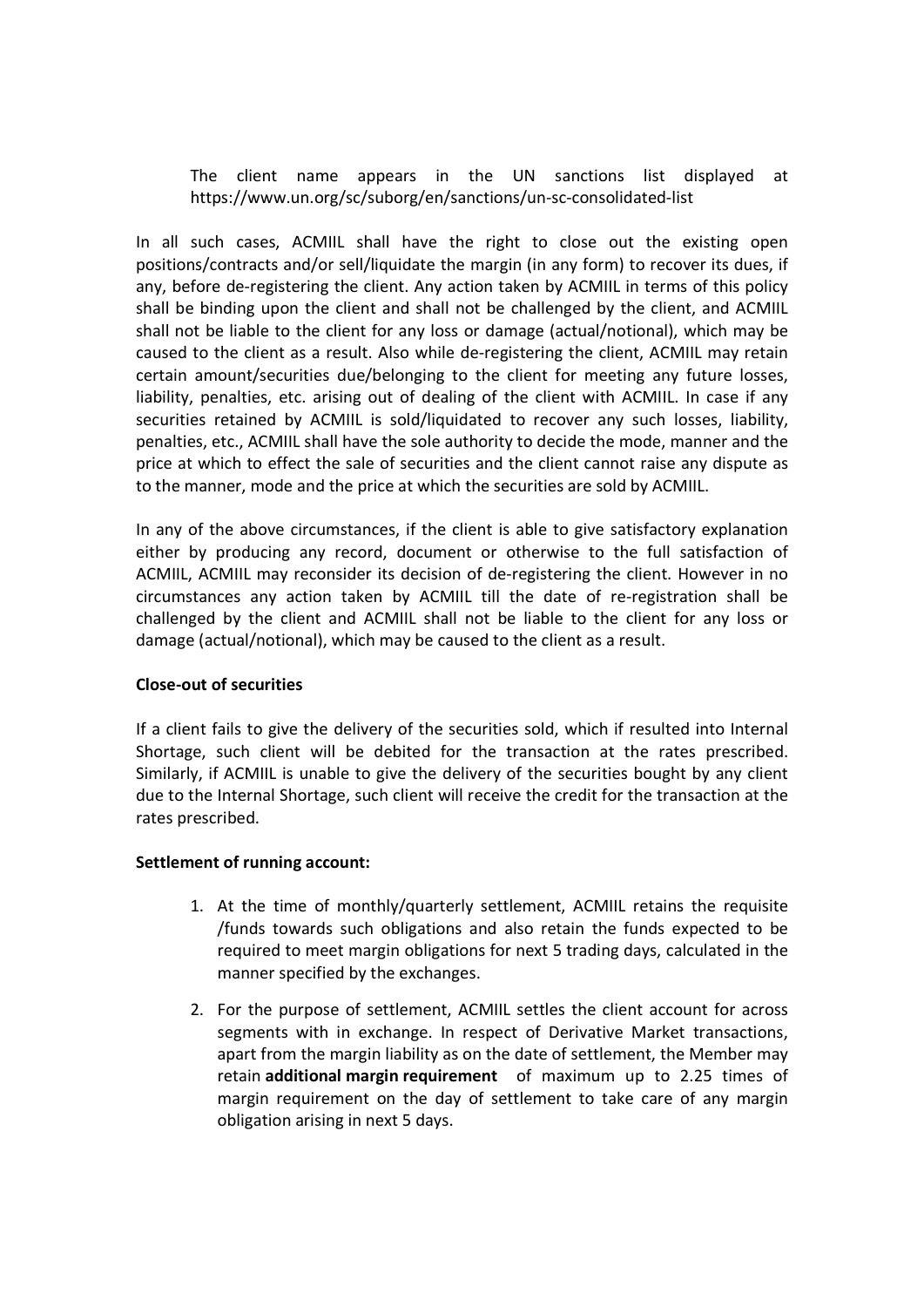- 3. The actual settlement of funds shall be done by the Member, at least once in a calendar quarter or month.
- 4. Asit C. Mehta Investment Interrmediates Limited (ACMIIL) has mandated that payments should be in the name of Asit C. Mehta Investment Interrmediates Limited and by crossed cheque/National Electronic Funds Transfer only in favor of ACMIIL. ACMIIL will not be responsible for cheques that are written in any other name and delivered to ACMIIL's associates.
- 5. Cash payments to ACMIIL or any other person are not allowed for any contracts entered into by ACMIIL's office.
- 6. Cheques are to be given/payments are to be made only against the contracts entered/executed in the client's own name. ACMIIL does not accept responsibility for cheques issued in ACMIIL's favor but against the dues of some other client/client code.
- 7. ACMIIL has the facility of directly crediting client's registered bank account through National Electronics Fund Transfer (NEFT) whereby the said bank account is credited with the fund in a day's time after ACMIIL issues a payout. For NEFT transfer, the client's registered bank account needs to be under core banking solution (CBS) network and should have IFSC code. If the bank account does not have IFSC code, then at par cheque will be issued to you and payable at the client's registered location. In case there is NEFT failure, Payment of AT PAR cheque will be processed only on request in case of failure of NEFT. These cheques will be payable only at the location where the client is registered with ACMIIL.
- 8. All requests received for pay-out by us before 10.00 a.m. are processed for payment by 1.30 p.m on the same day.
- 9. ACMIIL has an automated program that checks the net receivable for each client and give necessary instructions to the bank as registered in ACMIIL's records, based on documentation submitted by the client from time to time.
- 10. The client is advised not to give instructions to pay in any account which is not registered in ACMIIL's records. ACMIIL will only honor one instruction at a time. If there are any changes in the client's bank details, the client is required to write to ACMIIL about the same with relevant self-attested proofs, well in advance. It will take at least 48 working hours to make the changes.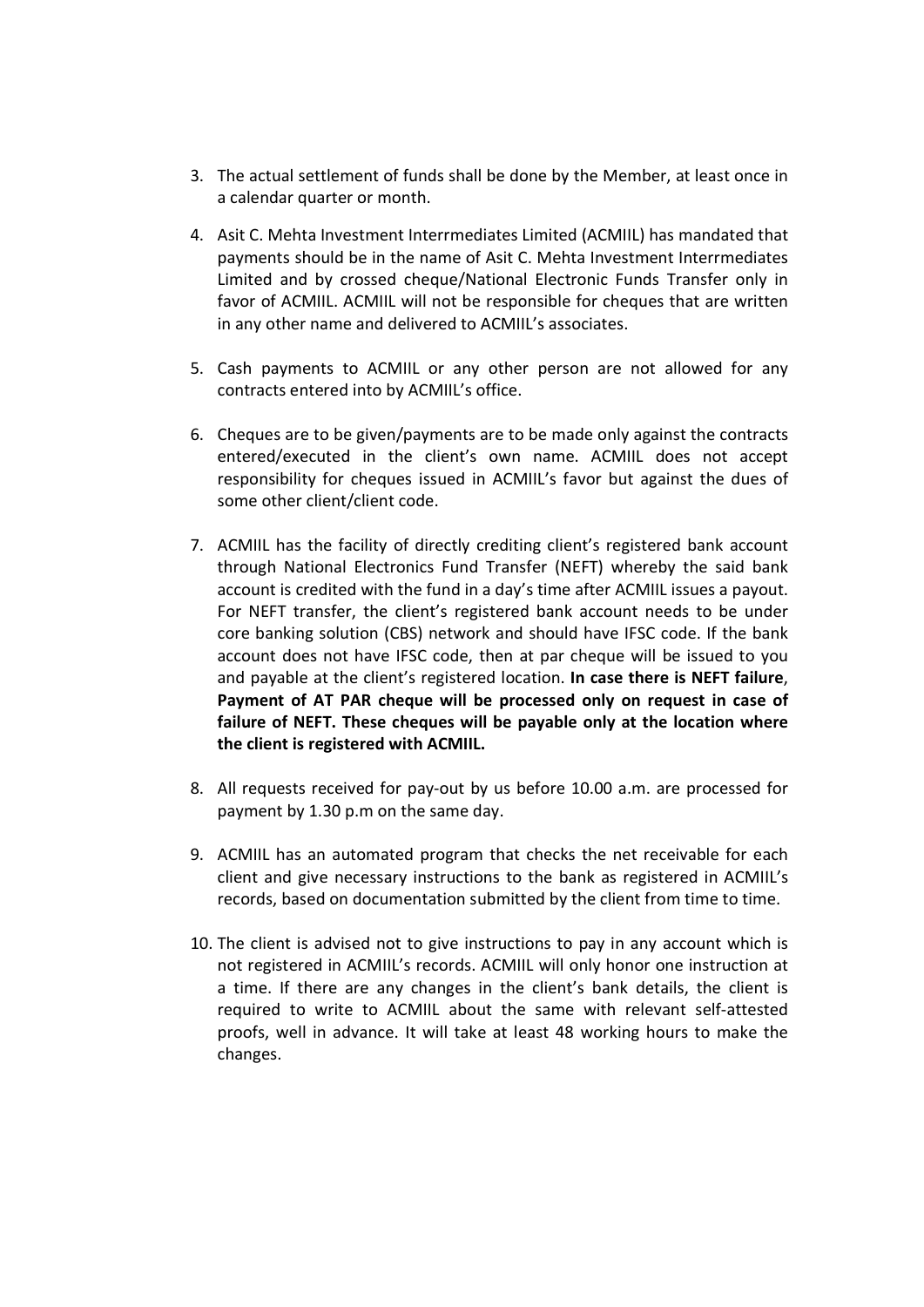- 11. In case the client does not pay for securities bought within stipulated time of T+2 days, then ACMIIL may, at its discretion liquidate the client's position on T+3rd day without informing clients.
- 12. In the event that the auto square off fails due to any reason, then the said securities will be transferred to ACMIIL's designated "Client Unpaid Securities Account" and in case the client still does not pay the due amount for such securities by T+6 trading day , ACMIIL may at its discretion either liquidate the securities in the market to recover the outstanding dues or transfer the said securities to the client's demat account with POA in favor of ACMIIL For this purpose, payment by client means receipt of clear funds in ACMIIL's account.
- 13. In case of squaring off, the unpaid securities shall be sold from the Unique Client Code (UCC) of the respective client. Profit/Loss on the sale transaction of the unpaid securities, if any shall be transferred to/adjusted from the respective client's account.
- 14. In case of partial payment or based on the client profile, ACMIIL at its discretion may retain full value of securities till the 5th day (i.e. T+6 date) from the pay-out date. However, ACMIIL may at its discretion release securities to the extent of payment made, even in case of partial payment.
- 15. ACMIIL has a system to sell securities on failure to clear the Fund obligation/margin shortage by the client. ACMIIL intimates the shortage of margin and Fund obligation by SMS on the client's registered mobile number and on website www.investmenz.com.
- 16. Combine ledgers are maintained for ease of movement of funds and securities.
- 17. ACMIIL retains Rs.1000/- from the payout request and balance amount is released to the client on monthly/quarterly basis as per the client preference and/or as per request made by the client from time to time towards available credit balance in ledger account. The amount of Rs. 1000/- (time to time) is retained towards CDSL and other charges (including future debits). However, in the case of clients through Bank Tie-ups, the funds and securities are settled on a bill-to bill basis.
- 18. In case where client requests for closure of account, the account is closed and any available balance in the account is released within 10 days of closure of account. This amount is released after adjusting CDSL charges (if any) due.